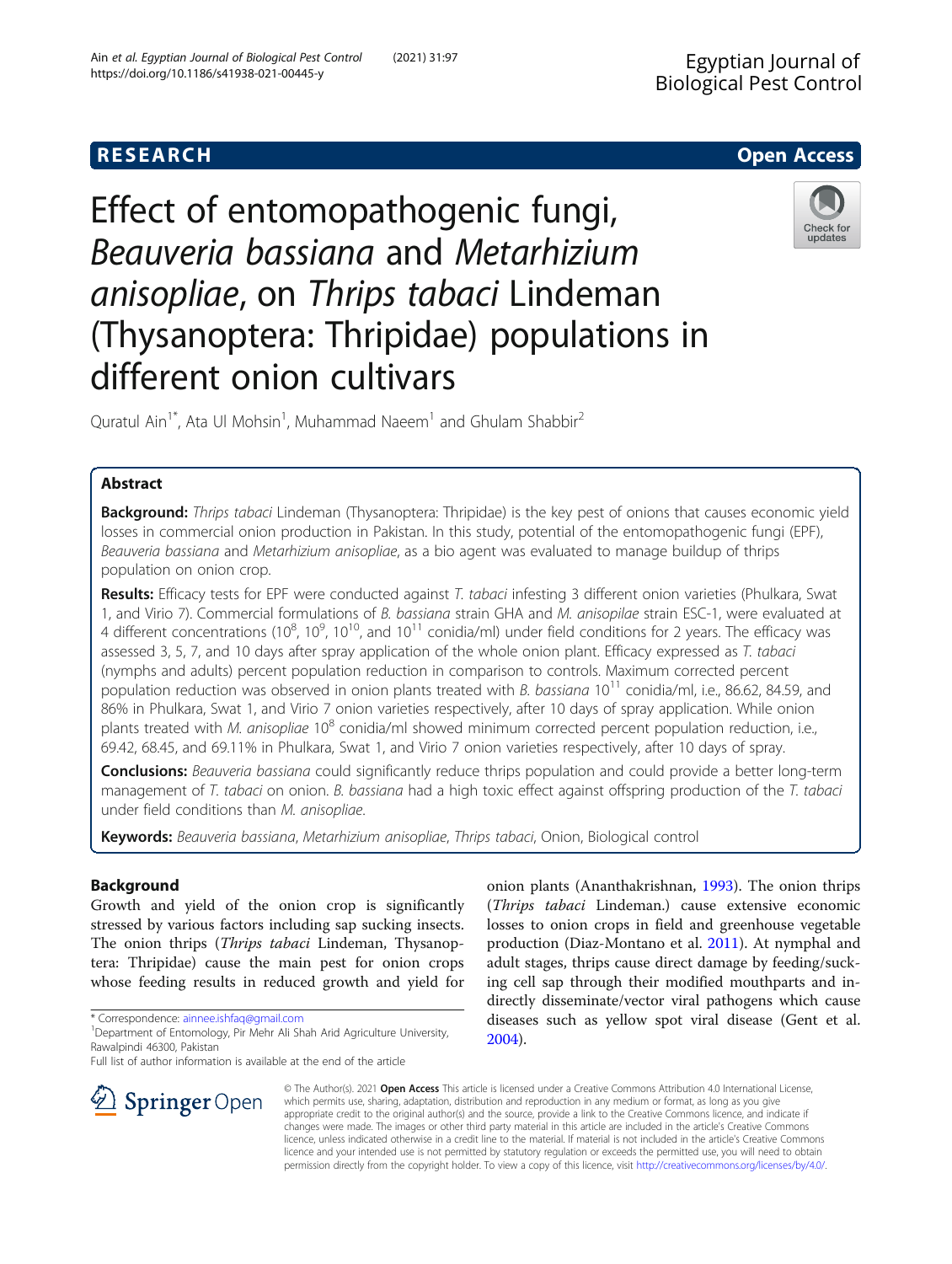In Pakistan, sucking insect pests is the major reason of decrease in onion production. These pests include thrips as major pest and onion maggot (Delia antiqua), leaf minors (Lyriomyza spp.), and cutworm (Agrotis ipsilon) as minor pests (Khan et al. [2015\)](#page-7-0). The demand for organic horticulture products that are safe for environment and consumers are increasing. Non-chemical methods such as biotechnical methods and intercropping (Trdan et al. [2006\)](#page-7-0), late planting, physical barriers, and mulching are identified control methods for T. tabaci on onion crop (Gawande et al. [2010](#page-7-0)). However, all the above tactics could form one component of integrated pest management. Biological control in onion fields faces an immense difficulty because onion is treated intensively with insecticides. In organic horticulture, biological control is recognized as a basic component of IPM in which microbial control is a preferred technique due to its positive attributes such as amenable to production, broad spectrum effectiveness, and long-term storage (Dinesh [2017](#page-7-0)).

Among entomopathogenic microbial agents, fungal pathogens EPF isolated from different thrips species and proven to be pathogenic to T. tabaci include Metarhizium anisopliae (Metschn.) Sorokin., Beauveria bassiana (Bals.) Vuill., Neozygites cucumeriformis, Zoophthora radicans, Entomophthora thripidum, Verticillium lecanii, and Paecilomyces fumosoroseus (Butt and Brownbridge [1997](#page-7-0)). EPF are developed for the management of onion thrips T. tabaci, western flower thrips Frankliniella occidentalis and legume thrips Megalurothrips sjostedti in leguminous crops, ornamental plants, and vegetables (Maniania et al. [2002\)](#page-7-0). Biopesticide usage for integrated crop pest management has increased in last few years (Sahayaraj and Namasivayam [2008](#page-7-0)). Various EPF have been industrialized as formulated products such as (i) Beauveria as BotaniGard® ES, Beauverin®, and Mycotrol® WPO, Betel®; (ii) M. anisopliae as Met52® EC, Bio-Catch-M® SL, and Green Muscle® SU; (iii) M. flavoviride as Biogreen® L; and (iv) Isaria fumosorosea as Preferal® WG and Priority® WP (Faria and Wraight [2007\)](#page-7-0). These formulated products are being used to manage a wide range of pests such as thrips, whiteflies, aphids, mealybugs, psyllids, plant bugs, scarab beetles, and weevils (Copping [2009\)](#page-7-0). These EPF have potential to be used in integrated insect pest management programs due to their less persistent nature, low mammalian toxicity, and natural occurrence (Lee et al. [2016\)](#page-7-0). Although EPF formulated products have been developed, there is a little or no information about their evaluation in Pakistan farmer's greenhouse and field conditions.

The present study focused on determining the efficacy of these EPF against T. tabaci under field conditions, in order to generate knowledge for their use as a component in organic farm production.

#### **Methods**

#### Experimental site

Field trials were conducted at Chak Shahzad, Islamabad, where vegetables are grown through the year. This site is situated at longitude 33° 40 N, latitude 73° 8.9 E and with elevation 499 meters ASL. The minimum and maximum average temperature of the area is 10 and 38 °C, respectively. Crops grown in the surroundings of the experimental area were wheat in the South, brassica and canola in the West, cabbage in the East, and bamboos in the North.

#### Nursery sown

Seeds of onion varieties (Phulkara, Swat 1, and Virio 7) were acquired from Ayub Agriculture Research Institute, Faisalabad. Nursery of these three varieties was raised after soil preparation during the October 2018 and 2019. Fertilizer was applied in 3 split concentrations: at the time of nursery raising, at transplanting stage, and at bulb initiation stage for better yield. Nursery was transplanted in December 2018 and 2019 for the winter season at 4-5 leaf stage after 8 weeks of emergence.

#### Experimental layout

The plot layout was a randomized complete block design for onion varieties Phulkara, Swat 1, and Virio 7 with 3 replications. Each experimental plot consisted of (3 m × 3 m) with distance of 10 cm between seedlings with 30 cm distance between rows. To avoid contamination and drift hazards among treatments, each experimental plot was separated by a distance of 1.5 m.

#### Formulations of entomopathogenic fungi

The *B. bassiana* WP and *M. anisopliae* WP formulations contained active ingredient based on 2.01  $\times$  10<sup>10</sup> cfu/g of product. Commercial formulations of B. bassiana strain GHA and M. anisopliae strain ESC-1 were added in distilled water to make spray solution (Maniania et al. [2003](#page-7-0)). Spore germination rates of these EPF were tested on PDA at 25 °C after 24 h for 80% germination. The conidial concentration of EPF was determined by a hemocytometer.

EPF were applied after the 7th week of transplantation. Treatments were sprayed to onion plants infested with thrips with the help of Solo 418-One Hand Pressure Sprayer. Surfactant (0.02% tween 80) was mixed to the spray solution to enhance the adjuvant ability of solution and for better spread of entomopathogens. Treatments were sprayed during the evening times to lessen the ultraviolet radiation adverse effects on spore germination (Morley et al. [1996\)](#page-7-0) and providing better conditions regarding humidity and temperature for fungal growth. Experimental plots were irrigated before spray of EPF to maintain relative humidity. Entomopathogens and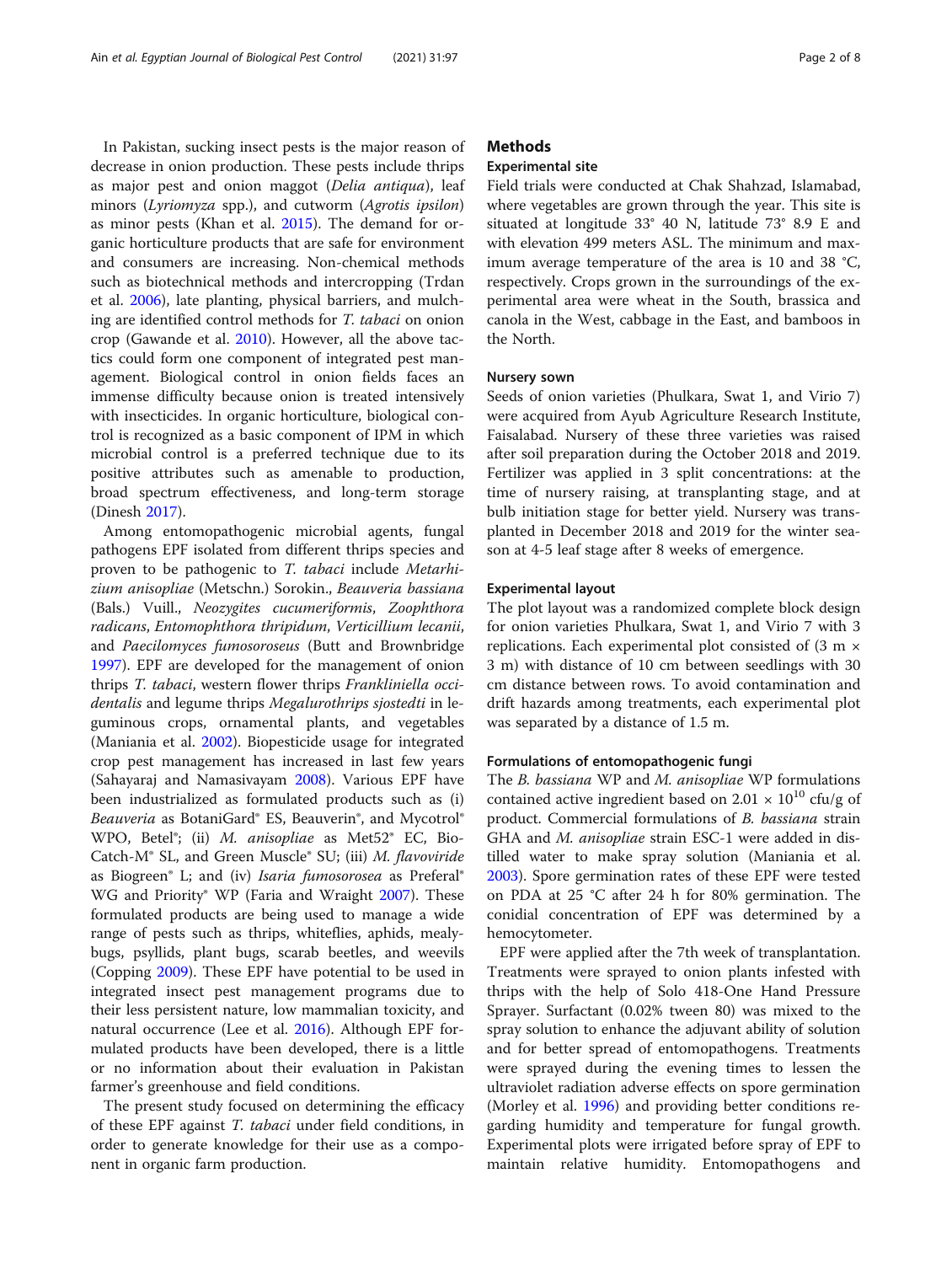<span id="page-2-0"></span>insecticide were sprayed with the help of separate hand sprayer to avoid contamination. Five randomly selected onion plants were observed for thrips population density in each experimental plot before and after application of treatments. Following experimental treatments were prepared:

|                 | Treatments Entomopathogenic fungi                                          | <b>Concentrations</b><br>(conidia/ml) |
|-----------------|----------------------------------------------------------------------------|---------------------------------------|
| T1              | M. anisopliae                                                              | $1 \times 10^8$                       |
| T <sub>2</sub>  | B. bassiana                                                                | $1 \times 10^8$                       |
| T <sub>3</sub>  | M. anisopliae                                                              | $1 \times 10^9$                       |
| T4              | B. bassiana                                                                | $1 \times 10^9$                       |
| T <sub>5</sub>  | M. anisopliae                                                              | $1 \times 10^{10}$                    |
| T <sub>6</sub>  | B. bassiana                                                                | $1 \times 10^{10}$                    |
| T7              | M. anisopliae                                                              | $1 \times 10^{11}$                    |
| T <sub>8</sub>  | B. bassiana                                                                | $1 \times 10^{11}$                    |
| T <sub>9</sub>  | Bifenthrin 10 FC                                                           | 330 ml/acre                           |
| T <sub>10</sub> | Untreated control (distill water $+$ 1.5 l + 0.02% tween 80<br>surfactant) |                                       |

(Ganga and Krishnamoorthy [2012](#page-7-0))

Control plants were sprayed by water and surfactant as a negative control and recommended insecticide (Bifenthrin) as positive control. Entomopathogens were applied in the evening.

#### Statistical analysis

Conidial application of these EPF was made 3 times at 10 days interval as experiment replication. The results were presented as onion thrips (%) population reduction pooled means of these replications. Thrips population reduction percentage in comparison to control treatments were calculated by the Henderson-Tilton's formula (Henderson and Tilton [1955](#page-7-0)).

Thrips counts before treatment application were used in population reduction percentage calculation by Henderson-Tilton's formula for each treatment. Pretreatment and post-treatment means were analyzed by using the statistical software (Statistix 8.1) for ANOVA. Means were compared at 0.05 probability levels by Tukey's Honest Significant Difference test (HSD).

#### Results

The present study was carried out, using 2 EPF, with 4 different concentrations on 3 onion varieties, i.e., Phulkara, Swat 1, and Virio 7. Effect of EPF on thrips population's percentage in 3 different onion varieties is shown in Fig. 1. Maximum thrips population reduction percentages were recorded in Swat 1 onion variety after application.

#### Onion thrips corrected population reduction percentage on Phulkara variety

Effect of EPF on thrips population reduction percentage during 2019 at Phulkara onion variety is presented in Table [1.](#page-3-0) High corrected population reduction percentage was recorded in case of high concentrations of EPF. Among all the treated onion plots, the highest reduction in thrips population (89.14 %) was observed in bifenthrin-treated plots. Results revealed that B. bassiana treatment of onion plots at the concentration of  $10^{11}$  conidia/ml showed the highest thrips population reduction (22.03%), which is at par with  $M$ . anisopliae at

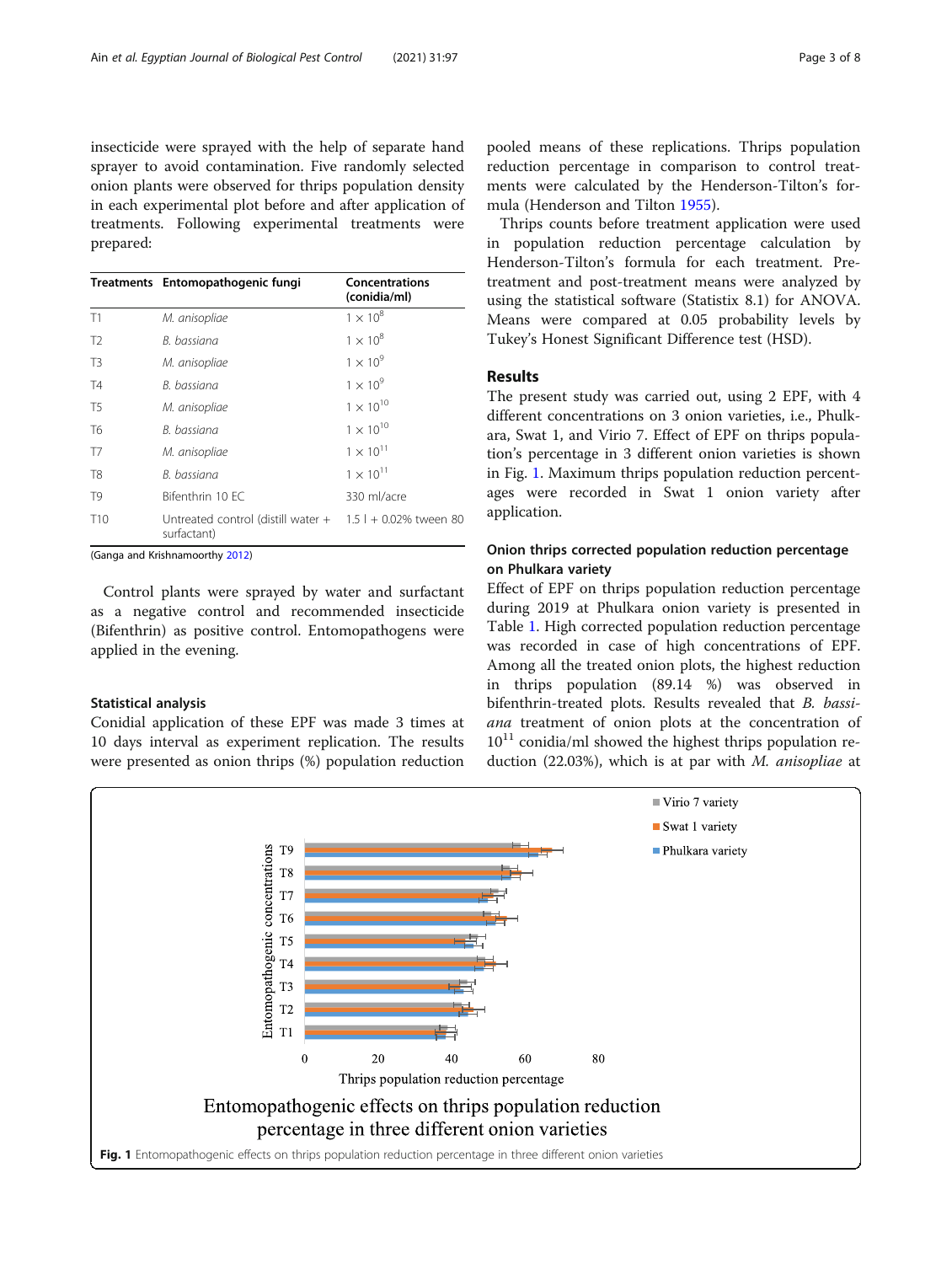<span id="page-3-0"></span>Table 1 Entomopathogenic fungi on thrips population reduction percentage on Phulkara onion variety during 2019

| Treatments (conidia/ml)                | Reduction (%) of onion thrips |                     |           |                     |  |
|----------------------------------------|-------------------------------|---------------------|-----------|---------------------|--|
|                                        | (3rd day)                     | (5th day)           | (7th day) | (10th day)          |  |
| Metarhizium anisopliae 10 <sup>8</sup> | 13.43d                        | 24.65c              | 40.32b    | 69.42d              |  |
| M. anisopliae 10 <sup>9</sup>          | 15.96cd                       | 26.14c              | 56.11ab   | 72.61cd             |  |
| M. anisopliae 10 <sup>10</sup>         | 14.16d                        | 30.28 <sub>bc</sub> | 44.76b    | 72.75cd             |  |
| M. anisopliae 10 <sup>11</sup>         | 18.00bcd                      | 33.92 <sub>bc</sub> | 62.20ab   | 77.72 <sub>bc</sub> |  |
| Beauveria bassiana 10 <sup>8</sup>     | 16.15cd                       | 34.33 <sub>bc</sub> | 56.26ab   | 74.07cd             |  |
| B. bassiana 10 <sup>9</sup>            | 19.85 <sub>bc</sub>           | 38.32b              | 67.29a    | 81.31ab             |  |
| B. bassiana 10 <sup>10</sup>           | 21.92b                        | 35.47bc             | 61.71ab   | 81.66ab             |  |
| B. bassiana $10^{11}$                  | 22.03b                        | 41.15b              | 73.33a    | 86.62a              |  |
| Bifenthrin                             | 89.14a                        | 79.62a              | 54.73ab   | 38.58e              |  |
| HSD value                              | 5.6                           | 11.0                | 13.49     | 6.68                |  |

Columns having same letter are not statistically different ( $P \ge 0.05$ , ANOVA)

10<sup>10</sup> conidia/ml (21.92%) after 3 days of application. Thrips population significantly reduced after 5 to 7 days of EPF application. After 5 days, all the fungal treatments significantly reduced onion thrips population in comparison to control plots. Population reductions between 35.47 and 41.15% were observed in the treatments M. anisopliae  $10^{10}$  and B. bassiana  $10^{11}$  conidia/ml, respectively. After 7 days of EPF application, the highest reduction in populations was observed in B. bassiana at the concentration of  $10^{11}$  conidia/ml (73.33%) treated onion plots.

Significant differences (F = 5.21; P = 0.00) were observed among treatments after 7 days of EPF application. After 10 days, the highest population reduction percentage found was induced by B. bassiana  $10^{11}$  conidia/ml (86.62%) treatment, followed by M. aniso*pliae*  $10^{11}$  conidia/ml (81.66%) and *B. bassiana*  $10^{10}$ conidia/ml (81.31%) treatments (F = 5.88; P = 0.00). A significant difference in population reduction

percentage was observed at all the treatments at different level of entomopathogen concentrations for T. tabaci.

Effect of EPF on thrips population reduction percentage during 2020 in Phulkara onion variety is presented in Table 2. The thrips density recorded before treatment varied from 10 to 36 nymphs/plant. Large differences among treatments were observed in the start-up populations of the thrips. The rate of reduction in thrips population was significantly higher in insecticide-treated plots after 24 h of treatment application as compared to the EPF treatments. Application of B. bassiana caused a high reduction in the thrips population after 7th and 10th day than the other EPF treatments.To PO.PNGys of EPF applications, thrips population was significantly reduced among all the tested entomopathogenic fungi treatments. The highest population reduction was observed in B. bassiana  $10^{11}$  conidia/ml (F = 4.98; P = 0.00). Results showed that after 3 days of application,

Table 2 Entomopathogenic fungi on thrips population reduction percentage on Phulkara onion variety during 2020

| Treatments (conidia/ml)                | Reduction (%) of onion thrips |           |           |            |  |
|----------------------------------------|-------------------------------|-----------|-----------|------------|--|
|                                        | (3rd day)                     | (5th day) | (7th day) | (10th day) |  |
| Metarhizium anisopliae 10 <sup>8</sup> | 24.08b                        | 31.21b    | 44.4b     | 60.01ab    |  |
| M. anisopliae 10 <sup>9</sup>          | 25.10b                        | 36.60b    | 56.43a    | 67.55ab    |  |
| M. anisopliae 10 <sup>10</sup>         | 18.32b                        | 38.67b    | 58.1a     | 69.52ab    |  |
| M. anisopliae 10 <sup>11</sup>         | 21.47b                        | 40.19b    | 65.63a    | 71.76ab    |  |
| Beauveria bassiana 10 <sup>8</sup>     | 15.27b                        | 36.49b    | 62.2a     | 73.49ab    |  |
| B. bassiana 10 <sup>9</sup>            | 22.13b                        | 40.78b    | 70.63a    | 76.05ab    |  |
| B. bassiana 10 <sup>10</sup>           | 23.68b                        | 30.12b    | 67.79a    | 77.16a     |  |
| B. bassiana $10^{11}$                  | 35.48b                        | 37.64b    | 74.20a    | 79.19a     |  |
| <b>Bifenthrin</b>                      | 75.43a                        | 67.99a    | 53.95a    | 49.47b     |  |
| HSD value                              | 24.55                         | 24.25     | 22.01     | 27.44      |  |

Columns having same letter are not statistically different ( $P \ge 0.05$ , ANOVA)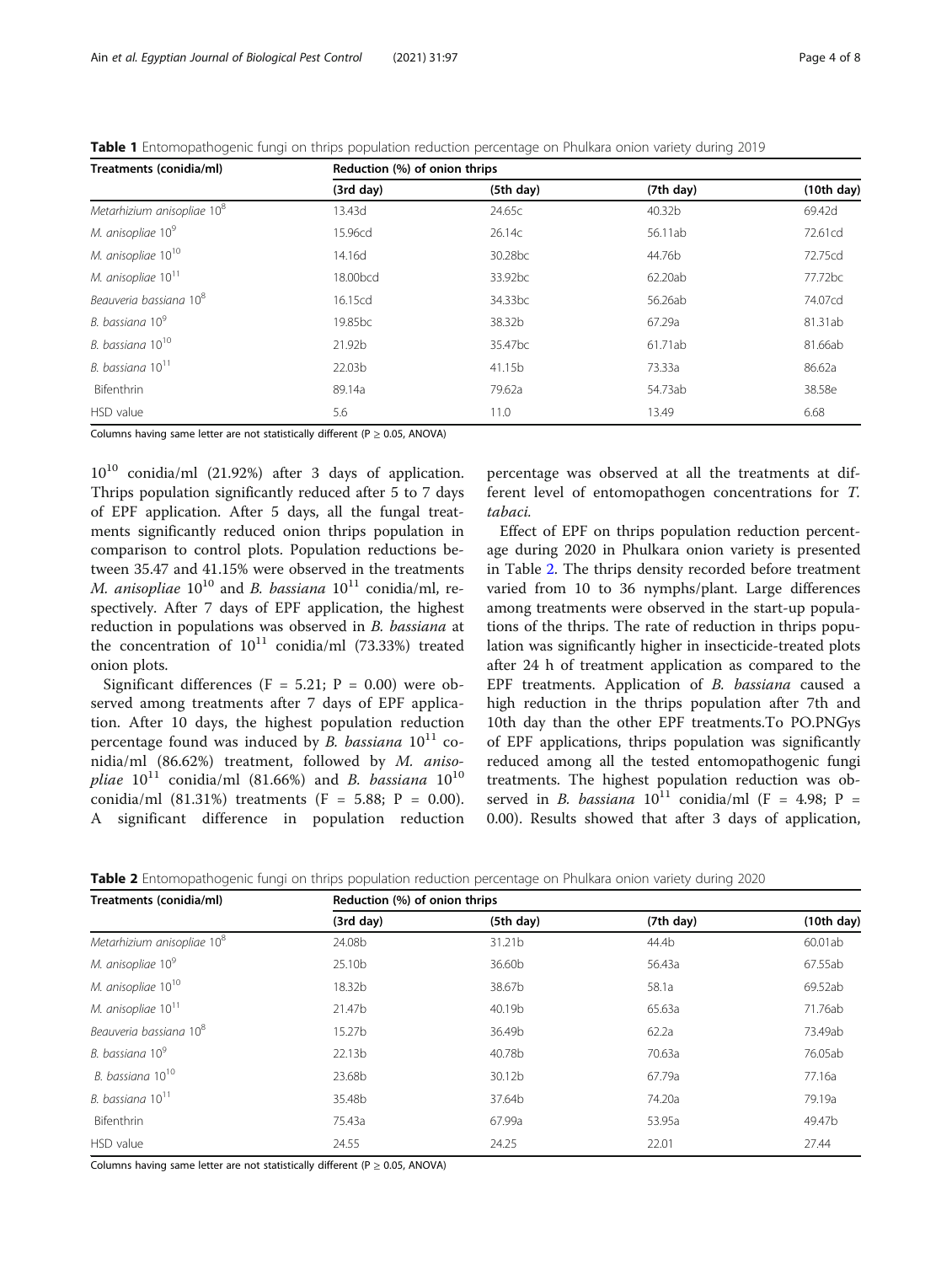Reduction of thrips population was recorded up to 35.48% by the application of B. bassiana at the concentration of  $10^{11}$  conidia/ml. Thrips population further reduced after 5 and 7 days of EPF application. B. bassiana  $10^{11}$  conidia/ml induced the population reduction (74.20%), followed by B. bassiana  $10^{10}$  conidia/ml (70.63%) and *M. anisopliae*  $10^{11}$  conidia/ml (67.79%) after 7 days of EPF application (F = 0.59; P = 0.77). Maximum reduction in thrips population was observed after 10 days of EPF application. For treated onion plots, B. *bassiana* at the concentration of  $10^{11}$  conidia/ml showed the highest thrips population reduction 79.19% which is at par with *M. anisopliae*  $10^{11}$  conidia/ml (77.16%) (F = 2.46;  $P = 0.06$ ) after 10 days of EPF application.

Population counts were undertaken before treatment application ranged between 69 and 135 thrips per 5 plants. Thrips densities reduced in both insecticide- and EPF-treated plots in comparison to untreated control plots during the trials (Table [2](#page-3-0)).

#### Onion thrips population reduction percentage on Swat 1 variety

The population reduction percentage after the application of EPF on Swat 1 variety during 2019 is presented in Table 3 and Fig. [1](#page-2-0). After 3 days of EPF application, the highest population reduction percentage observed was induced by B. bassiana  $10^{11}$  conidia/ml (24.43%), followed by B. bassiana  $10^{10}$  conidia/ml (22.36%) treatments. Significant difference in population reduction percentage of onion thrips was observed after 5 days of spray. The highest population reduction percentage observed was induced by B. bassiana  $10^{11}$  conidia/ml (40.83%) followed by B. bassiana  $10^{10}$  conidia/ml (37.04%) and *M. anisopliae*  $10^{11}$  conidia/ml (36.45%) treatment (F = 7.91;  $P = 0.00$ ) after 5 days of spray. Significant differences were observed among treatments after 7 days of application. After 7 days, the highest

population reduction percentage observed was induced by B. bassiana  $10^{11}$  conidia/ml (76.50%), followed by B.  $b$ assiana  $10^{10}$  conidia/ml (65.22%) treatments. After 10 days of EPF application, the highest population reduction percentage observed was induced by B. bassiana  $10^{11}$  conidia/ml (84.59%), followed by *M. anisopliae*  $10^{11}$ conidia/ml (84.16%) treatment and B. bassiana  $10^{10}$  conidia/ml (82.90%) treatments (F = 6.38; P = 0.00). A significant difference in population reduction percentage was observed at all the treatments at different level of concentrations for T. tabaci. After EPF applications, thrips numbers were reduced in treated plots than the untreated control plots. However, significant differences were observed in the treatments applied at different concentration.

Significant differences (F = 21.68; P = 0.00) in corrected population reduction percentage of onion thrips were observed after 3 days of treatment application on Swat 1 variety (Table [4\)](#page-5-0). The highest population reduction percentage (89.46%) was observed in 3 days after spraying with bifenthrin. After 5 days, the highest population reduction percentage observed was induced by B. bassiana  $10^{11}$  conidia/ml (60.62%), followed by B. bassiana  $10^{10}$  conidia/ml (59.89 %) treatments. After 7 days, the highest population reduction percentage observed was induced by B. bassiana  $10^{11}$  conidia/ml (87.92%), followed by B. bassiana  $10^{10}$  conidia/ml (81.22%) and M. anisopliae  $10^{11}$  conidia/ml (78.70%) treatments (F = 3.62; P = 0.01). After 10 days of entomopathogenic application, the highest percent population reduction observed was induced by B. *bassiana*  $10^{11}$  conidia/ml (76.58%) followed by B. bassiana  $10^{10}$  conidia/ml (75.76%) treatment (F = 9.61;  $P = 0.04$ ). A significant difference in population reduction percentage was observed for all the treatments at different level of doses for T. tabaci on Swat 1 onion variety.

Table 3 Entomopathogenic fungi on thrips population reduction percentage on Swat 1 onion variety during 2019

| Treatments (conidia/ml)                | Reduction (%) of onion thrips |                     |                     |            |  |
|----------------------------------------|-------------------------------|---------------------|---------------------|------------|--|
|                                        | (3rd day)                     | (5th day)           | (7th day)           | (10th day) |  |
| Metarhizium anisopliae 10 <sup>8</sup> | 14.25e                        | 20.62f              | 41.65f              | 68.45c     |  |
| M. anisopliae 10 <sup>9</sup>          | 16.49de                       | 27.36e              | 53.25de             | 70.82c     |  |
| M. anisopliae 10 <sup>10</sup>         | 15.06e                        | 28.14de             | 46.36ef             | 75.12bc    |  |
| M. anisopliae 10 <sup>11</sup>         | 17.75de                       | 34.35cd             | 60.62bcd            | 77.99ab    |  |
| Beauveria bassiana 10 <sup>8</sup>     | 16.35de                       | 33.96cd             | 57.39bcd            | 80.64ab    |  |
| B. bassiana 10 <sup>9</sup>            | 22.36 <sub>bc</sub>           | 37.04 <sub>bc</sub> | 65.22b              | 82.90a     |  |
| B. bassiana 10 <sup>10</sup>           | 19.36cd                       | 36.45bc             | 63.72 <sub>bc</sub> | 84.16a     |  |
| B. bassiana $10^{11}$                  | 24.43b                        | 40.83b              | 76.50a              | 84.59a     |  |
| Bifenthrin                             | 81.01a                        | 76.63a              | 52.60cde            | 39.31d     |  |
| HSD value                              | 3.99                          | 6.48                | 9.92                | 6.69       |  |

Columns having same letter are not statistically different ( $P \ge 0.05$ , ANOVA)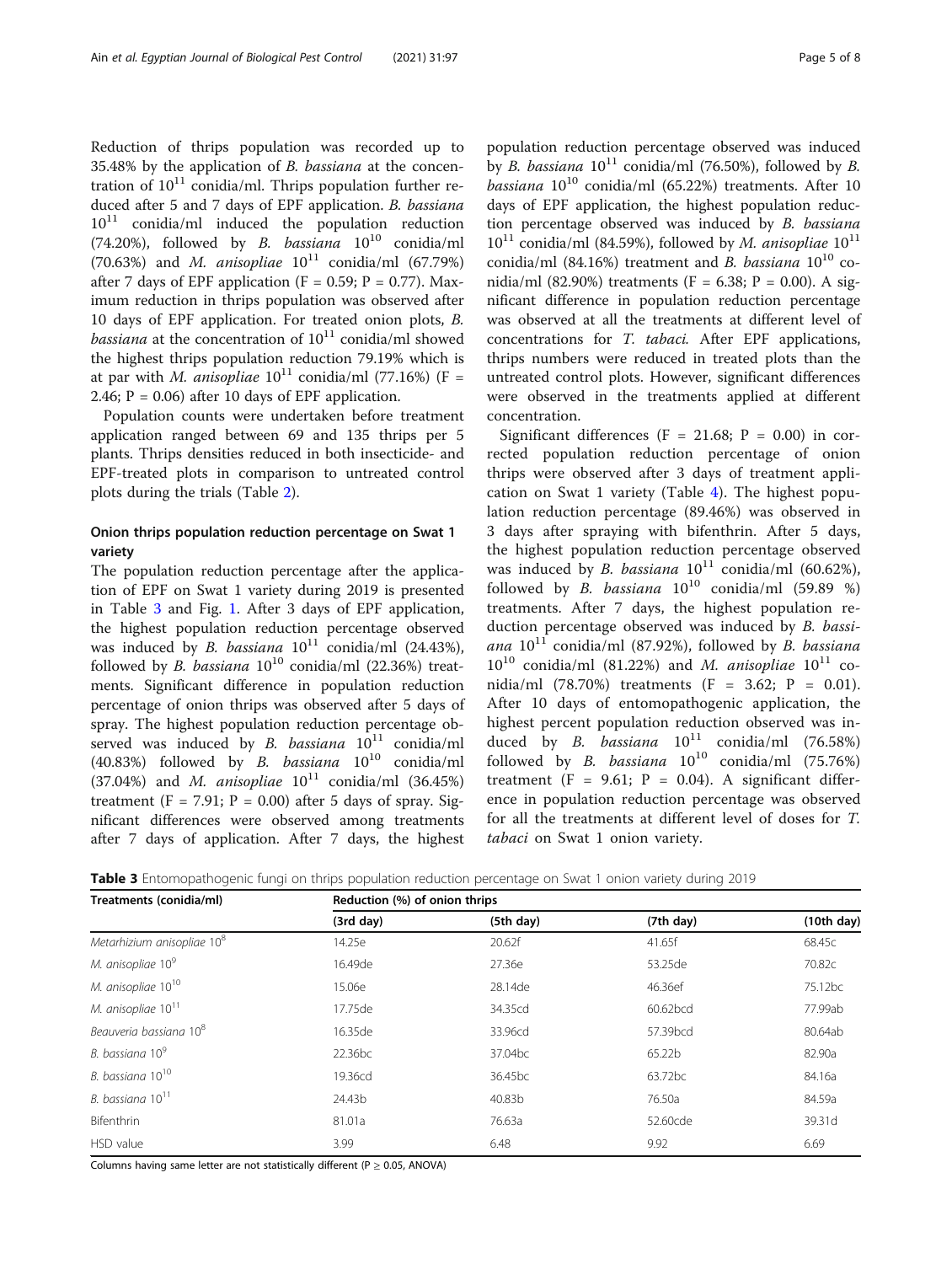<span id="page-5-0"></span>Table 4 Entomopathogenic fungi on thrips population reduction percentage on Swat 1 onion variety during 2020

| Treatments (conidia/ml)                | Reduction (%) of onion thrips |           |           |            |
|----------------------------------------|-------------------------------|-----------|-----------|------------|
|                                        | (3rd day)                     | (5th day) | (7th day) | (10th day) |
| Metarhizium anisopliae 10 <sup>8</sup> | 17.85b                        | 25.85b    | 53.65b    | 66.35ab    |
| M. anisopliae 10 <sup>9</sup>          | 18.29 <sub>bc</sub>           | 46.66b    | 64.11ab   | 71.30ab    |
| M. anisopliae 10 <sup>10</sup>         | 20.09 <sub>bc</sub>           | 27.94b    | 56.79ab   | 69.42ab    |
| M. anisopliae 10 <sup>11</sup>         | 28.48 <sub>bc</sub>           | 51.64ab   | 71.35ab   | 74.78a     |
| Beauveria bassiana 10 <sup>8</sup>     | 6.19c                         | 26.08b    | 57.01ab   | 72.86ab    |
| B. bassiana 10 <sup>9</sup>            | 16.40 <sub>bc</sub>           | 59.89ab   | 81.22ab   | 75.76a     |
| B. bassiana 10 <sup>10</sup>           | 19.11 <sub>b</sub>            | 35.99b    | 78.70ab   | 74.06ab    |
| B. bassiana $10^{11}$                  | 21.68 <sub>bc</sub>           | 60.62ab   | 87.92a    | 76.58a     |
| Bifenthrin                             | 89.46a                        | 84.29a    | 71.01ab   | 45.22b     |
| HSD value                              | 26.17                         | 36.36     | 31.89     | 29.39      |

Columns having same letter are not statistically different ( $P \ge 0.05$ , ANOVA)

Thrips population before spray ranged between 65 and 170 thrips/5 plants. After 1 week of treatment applications, decline in thrips population density was more in EPF treatments than in insecticide-treated plots (Table 4). Average hourly temperature and RH measurements ranged from 23.2 to 31.3 °C and 28 to 76%, respectively, during the study.

#### Onion thrips population reduction percentage on Virio 7 variety

A high population reduction percentage was recorded at high concentrations of EPF during 2019 (Table 5). Results revealed that the maximum population reductions were 23.74% and 40.97% after 3 and 5 days of B. bassiana  $10^{11}$  conidia/ml application, respectively. Further population reduction of thrips was observed after 7 days of spray. B. bassiana at the concentration of  $10^{11}$  conidia/ml treated onion plants showed the highest population reduction 71.91% which is at par with M. anisopliae  $10^{11}$  conidia/ml (67.14%) (F = 20.40; P = 0.00). Significant differences were observed in treatments after 7 days of application. After 10 days, the highest population reduction percentage observed was induced by B. bassiana  $10^{11}$  conidia/ml (86.00%), followed by M. anisopliae  $10^{11}$  conidia/ml (82.70%) and B. bassiana  $10^{10}$  conidia/ml (80.58%) treatments (F = 6.97; P = 0.00). A significant difference in population reduction percentage was observed at all the treatments at different level of doses for T. tabaci.

Significant difference in population reduction percentage of onion thrips was observed after 3 days of application on Virio 7 variety (Table [6](#page-6-0)). The highest population reduction percentage (80.78%) observed was induced by application of bifenthrin (F = 7.47, P = 0.00) after 3 days of spray. After 5 days, the highest population reduction percentage observed was induced by B. bassiana  $10^{11}$ conidia/ml (49.93%) followed by M. anisopliae  $10^{11}$  conidia/ml (45.53%) treatment (F = 0.92; P = 0.52). Thrips generations showed peak populations after 5 to 6 weeks in control treatments. There were significant differences

Table 5 Entomopathogenic fungi on thrips population reduction percentage on Virio 7 onion variety during 2019

| Treatments (conidia/ml)                | Reduction (%) of onion thrips |                     |                     |                     |  |
|----------------------------------------|-------------------------------|---------------------|---------------------|---------------------|--|
|                                        | (3rd day)                     | (5th day)           | (7th day)           | (10th day)          |  |
| Metarhizium anisopliae 10 <sup>8</sup> | 14.68f                        | 23.66d              | 42.89f              | 69.11d              |  |
| M. anisopliae 10 <sup>9</sup>          | 16.37ef                       | 28.40d              | 50.97de             | 70.33d              |  |
| M. anisopliae 10 <sup>10</sup>         | 17.89de                       | 28.97d              | 48.23ef             | 75.33cd             |  |
| M. anisopliae 10 <sup>11</sup>         | 18.26cde                      | 35.51bc             | 59.60 <sub>bc</sub> | 79.57 <sub>bc</sub> |  |
| Beauveria bassiana 10 <sup>8</sup>     | 19.93cd                       | 34.72c              | 56.67cd             | 78.65 <sub>bc</sub> |  |
| B. bassiana 10 <sup>9</sup>            | 21.01 <sub>bc</sub>           | 37.47bc             | 65.03ab             | 80.58abc            |  |
| B. bassiana 10 <sup>10</sup>           | 20.86 <sub>bc</sub>           | 36.49 <sub>bc</sub> | 67.14a              | 82.70ab             |  |
| B. bassiana 10 <sup>11</sup>           | 23.74b                        | 40.97b              | 71.91a              | 86.00a              |  |
| Bifenthrin                             | 78.14a                        | 74.47a              | 49.11 cde           | 31.69e              |  |
| HSD value                              | 3.22                          | 5.9                 | 6.38                | 6.41                |  |

Columns having same letter are not statistically different ( $P \ge 0.05$ , ANOVA)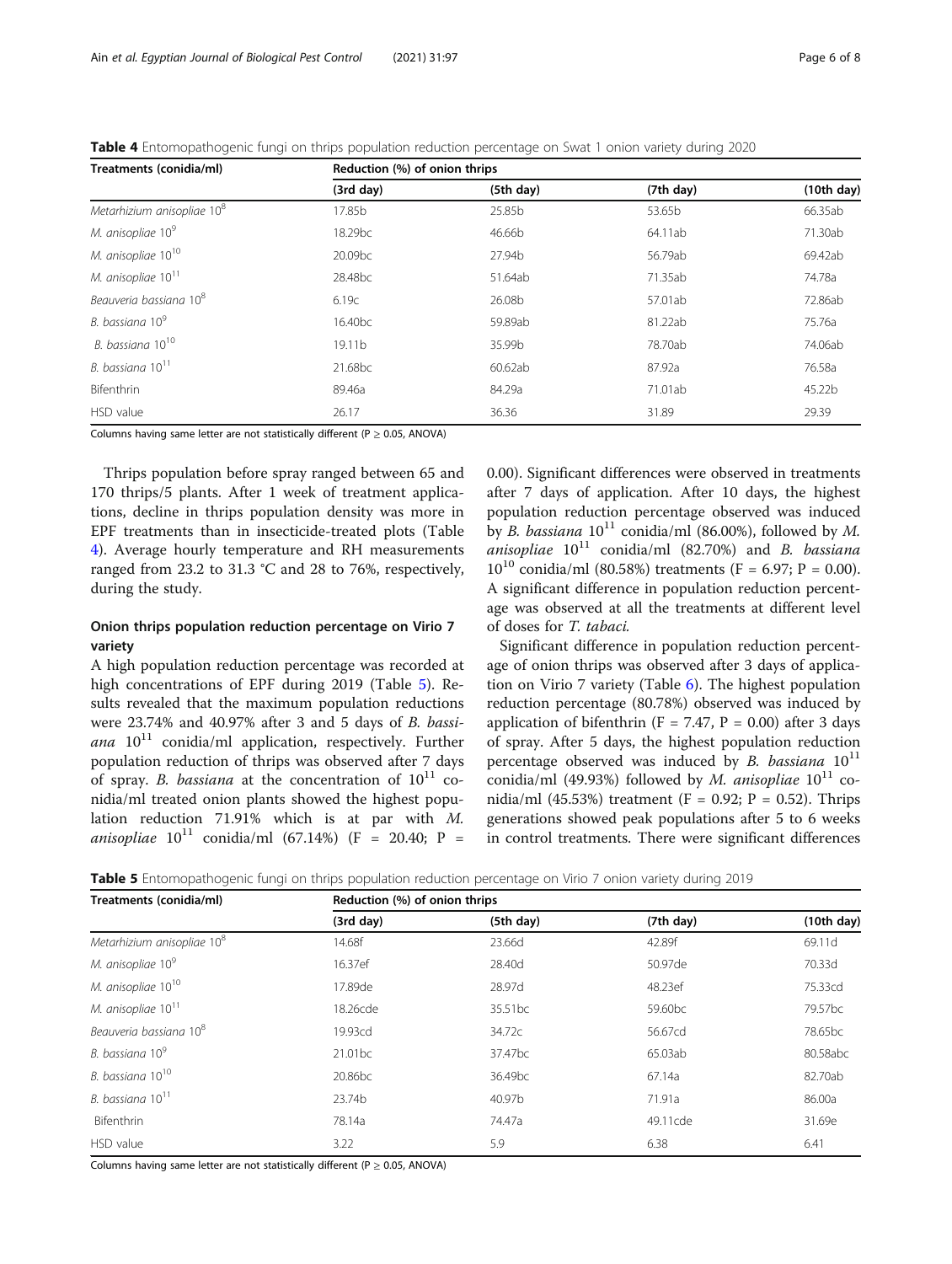<span id="page-6-0"></span>Table 6 Entomopathogenic fungi on thrips population reduction percentage on Virio 7 onion variety during 2020

| Treatments (conidia/ml)                | Reduction (%) of onion thrips |           |           |            |  |
|----------------------------------------|-------------------------------|-----------|-----------|------------|--|
|                                        | (3rd day)                     | (5th day) | (7th day) | (10th day) |  |
| Metarhizium anisopliae 10 <sup>8</sup> | 16.63 <sub>b</sub>            | 32.04a    | 51.0a     | 61.68ab    |  |
| M. anisopliae 10 <sup>9</sup>          | 20.57b                        | 33.92a    | 58.93a    | 62.59ab    |  |
| M. anisopliae 10 <sup>10</sup>         | 22.27b                        | 37.04a    | 57.07a    | 67.12ab    |  |
| M. anisopliae 10 <sup>11</sup>         | 33.75b                        | 38.09a    | 57.77a    | 71.14ab    |  |
| Beauveria bassiana 10 <sup>8</sup>     | 21.28b                        | 36.43a    | 55.12a    | 74.97a     |  |
| B. bassiana 10 <sup>9</sup>            | 25.61 <sub>b</sub>            | 41.47a    | 56.00a    | 76.96a     |  |
| B. bassiana 10 <sup>10</sup>           | 26.42b                        | 45.53a    | 65.51a    | 77.95a     |  |
| B. bassiana $10^{11}$                  | 26.70b                        | 49.93a    | 68.65a    | 79.41a     |  |
| Bifenthrin                             | 80.78a                        | 66.81a    | 54.77a    | 35.21b     |  |
| HSD value                              | 34.77                         | 56.4      | 36.14     | 38.54      |  |

Columns having same letter are not statistically different ( $P \ge 0.05$ , ANOVA)

observed in treatments after 5 days of application. After 7 days of application, the highest population reduction percentage was induced by B. bassiana  $10^{11}$  conidia/ml (68.65%) followed by M. anisopliae  $10^{11}$  conidia/ml (65.51%) treatment..

#### **Discussion**

Obtained results highlighted the prospective of EPF for controlling onion thrips. In particular, more than 80% thrips population reduction was recorded by B. bassiana and M. anisopliae application field trials.

The EPF species used against *T. tabaci* varied in their efficacy to reduce pest's populations. B. bassiana concentration  $(1 \times 10^{11} \text{ conidi/ml})$  tested was more effective than any M. anisopliae treatments. The results are in agreement with Neves and Alves [\(2000](#page-7-0)). B. bassiana is an efficient alternative method for use in biocontrol against the onion thrips (Maniania et al. [2003\)](#page-7-0). In this study, B. bassiana showed  $86.62 \pm 1.43$  population reduction percentage after 10 days of treatment application which are similar to Ansari et al. ([2008](#page-7-0)) who stated that Beauveria spp. were the most efficient, causing 54-84% onion thrips corrected population reduction percentage after 11 days of application. Low population reduction percentage by M. anisopliae application might be due to the more time required for conidial germination on insect body as compared with filtrate. Some other factors like viability of conidia, rate of germination, hyphae growth rate, and environmental factors such as temperature, humidity, and UV light could also affect spore production and virulence of fungal isolates on different insects (Molenaar [1984](#page-7-0)).

Results showed that EPF induce an immediate effect on thrips populations to obtain 2-3 thrips/onion leaf (Diaz-Montano et al. [2011\)](#page-7-0) economic threshold levels in field conditions. However, a lot of variations in thrips counts were observed during the field trial. Environmental factors like rainfall had a significant effect on the

population densities of thrips by washing or dislodging them from the plants. Results also showed that thrips populations were reduced at insecticidal-treated plots, which is in agreement with Ghelani et al. ([2014](#page-7-0)) findings. Although EPF formulations were efficient in reducing the thrips numbers, they caused moderate population reduction as compared to insecticides. The highest efficacy of *B. bassiana* against thrips is in accordance with Boopathi et al. [\(2011](#page-7-0)) who stated that among different EPF B. bassiana gave better results in reducing the population of thrips. For maximum benefits, therefore, this approach should be integrated with other thrips management strategies, such as the use of resistant varieties, polythene mulches, proper sanitation, sticky traps, and botanicides (Maniania et al. [2003\)](#page-7-0).

T. tabaci population on vegetables may be controlled well with entomopathogens at concentration of  $1 \times 10^{11}$ conidia/ha in field crops. But there is one limitation in the use of these EPF that they are relatively less persistent (Inglis et al. [1997\)](#page-7-0). Results showed that these EPF were able to persist for 10 days under the field conditions. The present results showed also that B. bassiana, M. anisopliae, and bifenthrin had great potentials for use as important component in developing integrated insect pest management packages against thrips on onion (Nyasani et al. [2015\)](#page-7-0). Further studies are required to standardize concentrations of these EPF at different stages of onion thrips infestations under field conditions.

#### Conclusion

Entomopathogenic fungi B. bassiana and M. anisopliae significantly reduced thrips population build up in onion crop after 7-10 days post applications. The fungal species used against *T. tabaci* varied in their ability to reduce its populations. B. bassiana as EPF was much against the onion thrips than the M. anisopliae. Use of EPF to control thrips populations could reduce the application of